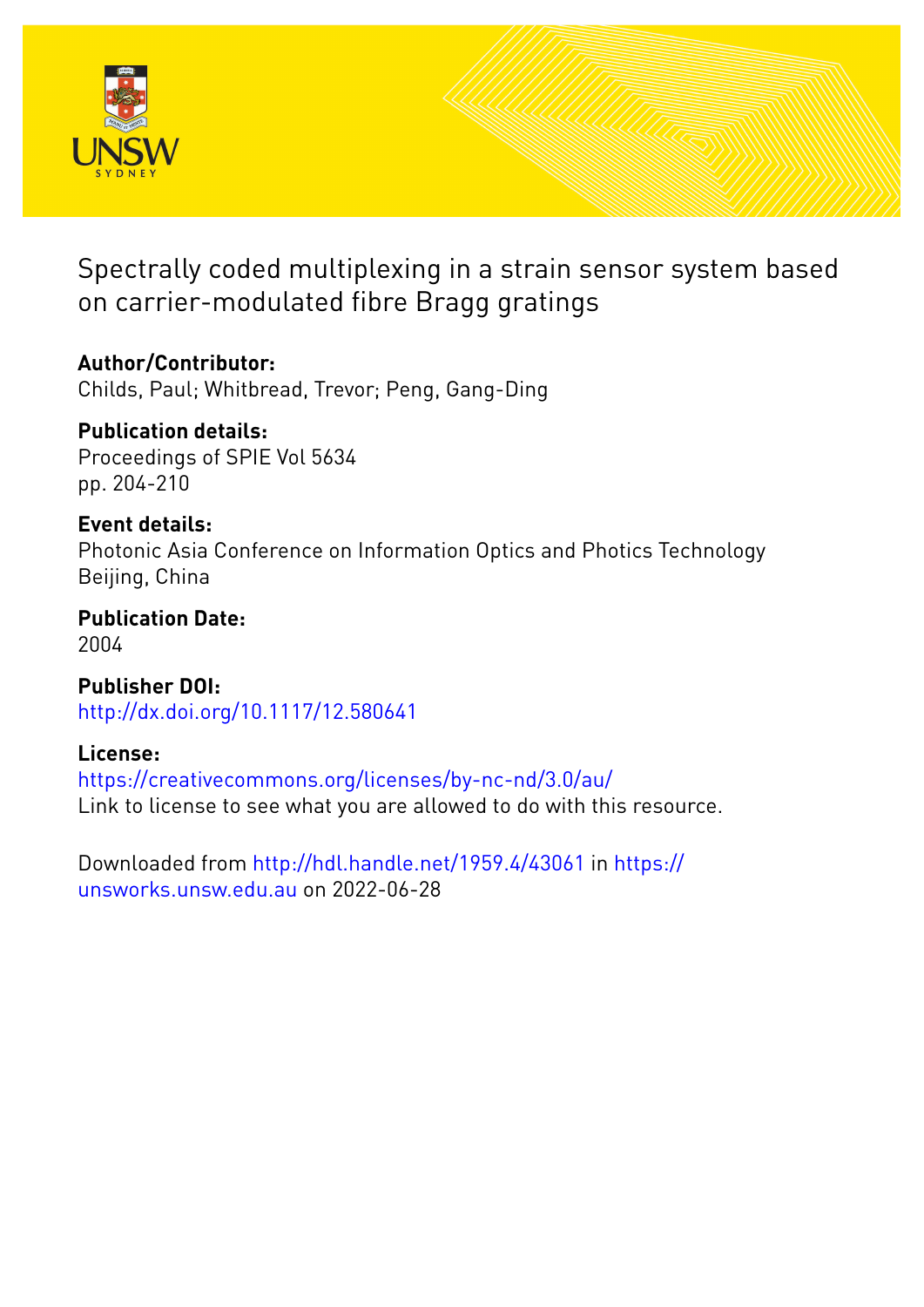# **Spectrally coded multiplexing in a strain sensor system based on carrier-modulated fibre Bragg gratings**

Paul Childs, Trevor Whitbread and Gang-Ding Peng\* Photonics & Optical Communications Group School of Electrical Engineering & Telecommunications, University of New South Wales Sydney 2052, Australia \*Email: G.Peng@unsw.edu.au

### **Abstract**

In order to increase the number of channels available to a grating based strain sensor system specialised gratings were designed that would allow the sensor system to be able to distinguish between a number of gratings located in the one WDM channel independently of the amount by which they overlap each other in the wavelength domain. Distinguishing between gratings is achieved by inscribing a carrier frequency in the grating spectrum, so that each grating can be addressed in the Fourier domain via the spectral information centred around the inscribed carrier frequency. Tests performed on the gratings successfully show the ability to distinguish between three spectrally overlapping gratings. The calculated value for Young's modulus, 72 ±3GPa, was found to be in keeping with the standard value of 70.3GPa for fused silica.

Keywords: Key words**:** Optical fibre sensors, Fibre Bragg Gratings, harmonic analysis, multiplexing.

#### **1. Introduction**

Fibre optic sensing technology has received an increasing amount of attention in the past decade. Fibre optic sensors offer the advantage over conventional electrical sensors largely due to their non-invasiveness as well as their virtual immunity from electro-magnetic interference. Of fibre optic sensors, Fibre Bragg Gating (FBG) sensors have shown the most potential in a wide range of applications due to their passive nature, as well as the ability to fabricate them with almost arbitrary spectral shapes. The key issues for designing a Fibre Bragg Grating based strain sensor system are strain resolution, system update rate and the channel count. Traditionally the most important of these issues is that of having a very fine strain resolution; i.e. to make a very accurate sensor. However, for sensors which are intended for use in the monitoring of large scale structures, of which the greatest amount of interest in optical strain sensors has been shown, then the most crucial of these issues will be the channel count. In order to reduce the cost of having a sensor system for each channel (or a few of the channels) required it will be important to multiplex the sensors together, thus sharing out the cost of the more expensive components.

The conventional techniques for multiplexing FBG's are Wavelength Division and Time Domain Multiplexing, i.e. WDM & TDM respectively. There are limitations to the use of TDM and WDM however. TDM may require the use of long delay lines which, if embedded, would reduce the structural integrity of the host material. Hence the use of a TDM architecture would be undesirable for use in many civil engineering applications. WDM, although useful, has its limitations. Typically about 50 nm (corresponding to 1520-1570 nm) of spectrum is available for use by most optical equipment. If a system is required to be able to measure from 0 to 5000 µ ε on each sensor, this would give an upper limit of 8 WDM channels. This is clearly insufficient for use in monitoring a large scale structure.

The method we demonstrate is to make use of an excess sampling (which would otherwise lead to having a finer strain resolution) in order to distinguish between a number of gratings that are partially or completely overlapped. This is achieved by writing the gratings such that they have an inscribed carrier signal. The system used to interrogate the gratings uses either a swept laser source or a tuneable filter (as in [1]) so as to represent the reflected wavelength spectrum as a time series signal. In taking the Fourier transform of this data series, each sensor of the one WDM channel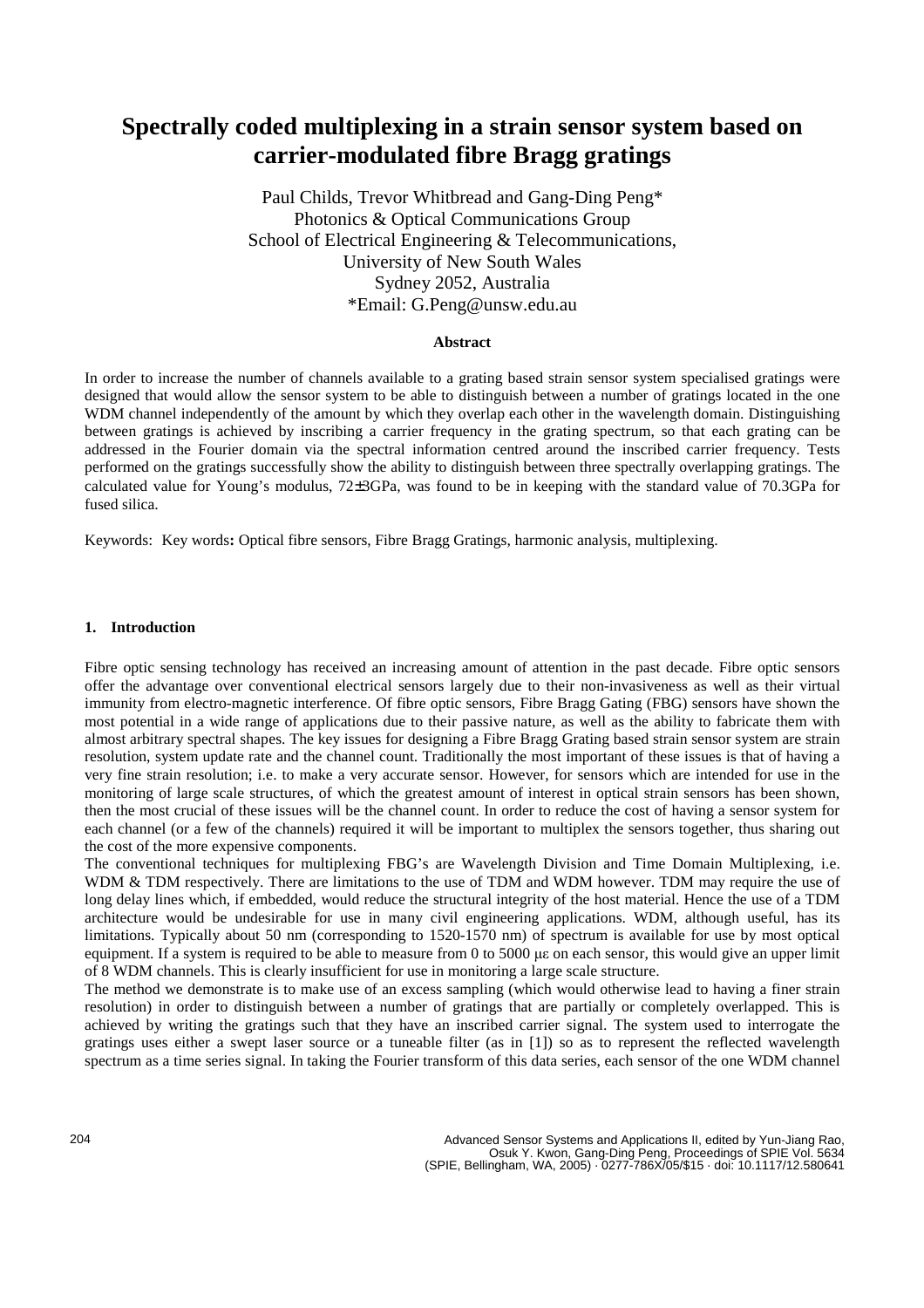will have a frequency band assigned to it. This is known as compact support. In this way, it is possible to further demultiplex gratings in the Fourier domain just as the initial demultiplexing was done in the wavelength domain.

#### **2. Theoretical Considerations**

A complete theoretical description has already been given in [2] so we will only present the key results here. The requirement that a grating have a reflection spectrum that is positive real valued and that its Fourier transform has compact support (of which there exists a subset that is non-overlapping w.r.t. the support of the other gratings) leads to the natural choice for its Fourier transform as:

$$
M_{\infty}(s) \propto \left[2\delta(s) + \delta\left(s - \frac{j + \eta}{2n + 1}\right) + \delta\left(s + \frac{j + \eta}{2n + 1}\right)\right] * \wedge\left(\frac{4n + 2}{1 - \zeta}s\right),
$$

where *n* represents the maximum number of gratings per wavelength channel, *ζ* is a parameter giving the spacing between channels, *η* gives the additional spacing around the zeroth order peak,  $\delta(s)$  is the dirac delta function,

 $\alpha(s) = \chi(|s|)(1-|s|)$  is the triangular hat function and the characteristic function  $\chi(s) = 1$  if  $0 \le s \le 1$ , otherwise it is equal to zero. A graph of  $M_2(s)$  is given in figure 1.

Taking the inverse Fourier transform and compensating for spectral shadowing gives the required grating reflection spectrum:

$$
R_{k,j}(\lambda) = 1 - 10^{-\frac{L_{k,j}}{10}\cos^2\frac{(j+\eta)\pi(\rho(\lambda-\lambda_{0,k}))}{2n+1}\sin^2\frac{(1-\zeta)\left(\rho(\lambda-\lambda_{0,k})\right)}{4n+2}}
$$

where  $\rho$  is the sampling density and  $L_{kj}$  is the peak loss of grating (k,j). In order to process the signal from an array of such gratings so as to find the response of grating  $(k,j)$ , firstly the spectrum is divided up into segments in the wavelength domain and the segment with index κ=k selected. Then the reverse procedure of the above analysis is applied and a segment of the resultant spectrum  $M(s)$  with index  $x = j$  is selected. The strain can thus be found from the weighted

averaged differential phase spectrum  $\Delta d\Phi^{\dagger}_{\kappa,\kappa}$  as:

$$
\varepsilon_{\kappa,\kappa}^{+} = \frac{1}{\rho \Gamma \lambda_0} \left( \frac{\Delta d \Phi_{\kappa,\kappa}^{+}}{2\pi} - \xi - o \right)
$$

where  $\lambda_0$  is the operating wavelength,  $\zeta$  and  $\omega$  are parameters defining the amount of channel isolation in the wavelength domain and *Γ* is the strain-wavelength conversion coefficient given as 0.78 by Meltz et al [3].

#### **3. Results**

The required gratings were fabricated by Redfern Optical Components. However, due to a numerical error on the part of the primary author, the specifications given for the grating envelopes were half as wide as what was required by the theory above. As a result the corresponding indices,  $\{j\}$ , of the gratings were  $\{1, 2, 2.5\}$  instead of  $\{2, 4, 5\}$ . All measurements of the sensors were carried out using a swept wavelength source operating at a power of 0.5 mW. Figure 2 shows the measured reflection spectrum of the grating with the modulation index  $j=2$ .

The three gratings were spliced together in series with the  $i=2$  grating being the closest to the source, then the  $i=1$  grating and then the j=2.5 grating. The j=2 and j=1 gratings were kept strain free and various loads were applied to the j=2.5 sensor. The measured reflection spectra for the cases of zero load and a small load of 7.7 MPa are shown in figures 3 and 4 respectively.

The spectrum of the combined grating array was processed according to that given in [2], but with two exceptions. Firstly, as only three weak gratings were used, the corrections for spectral shadowing were not applied and secondly, in order to provide greater flexibility, the weight used for averaging the differential phase spectrum corresponded to the magnitude spectrum rather than being a fixed Gaussian. The magnitude of the Fourier spectrum for the case of zero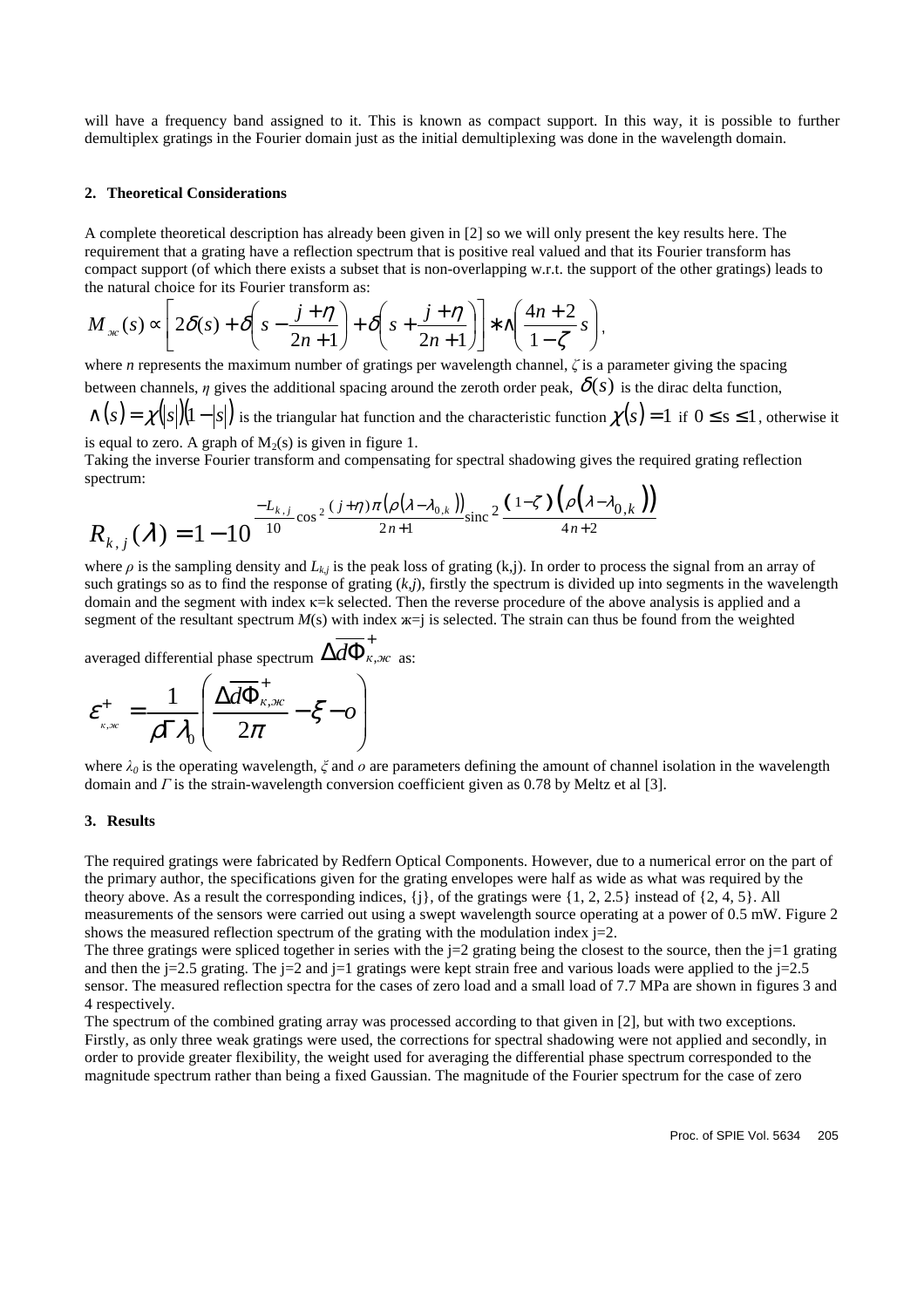strain is shown in figure 5. It can be seen that the three peaks corresponding to each of the gratings match well to what is theoretically expected.

The sample bounds for demultiplexing in the Fourier domain were taken to be the intervals [80,130], [175,225] and [250,275] out of a total data range of 15942 samples. As the peaks seen in figure 5 lie at the positions 102, 204 and 254, the latter two intervals thus contain part of the power spectrum of the grating associated with the other. The strain vs. applied stress obtained from taking the weighted average of the differential phase spectrum over these intervals is shown in figure 6. The theoretical response has also been included for comparison. In calculating the applied stress it was assumed that the stress was taken up entirely by the glass fibre and that the plastic coating over the region of the fibre where the sensors were located was essentially stress free. The amount measurement error, obtained from the variation in strain of the gratings that were kept strain free, was found to be ±8µε. A linear regression was applied to the data and is plotted in figure 7. From the gradient of the fit, Young's modulus of the fibre was determined to be 72±3GPa.

## **4. Analysis**

From a cursory overview of the theory, it would be expected that gratings 2 and 2.5 would exhibit a large amount of crosstalk due to the overlapping of the spectra in the Fourier domain. That this is not the case suggests that we need to examine what is going on further.

The behaviour of the resultant Fourier signal that occurs when two channels are overlapping in the Fourier domain can be visualised by adding together two vectors of different lengths rotating at different angular velocities. The length of the vectors represents the magnitude of the Fourier signal and the direction of the vector is due to the phase component of the Fourier signal. Due to the Fourier shift relation, the angular velocity of the vector will be a linear function of the applied strain. Averaged over a large number of cycles, the angular velocity of the pair will be predominantly due to the angular velocity of the longer of the two.

This is shown in figure 8 where a spirograph has been used to trace out the position of the sum of the two vectors when the ratio of the length and angular velocities of the vectors are arbitrarily chosen to be 89:23 and 9:89 respectively. In this case the true angular position will deviate from the angular position obtained by considering the behaviour of the larger of the vectors alone by ±0.25 radians. It can be seen that by taking the average over a large number of revolutions the contribution of the effect of the precession of the second vector to the relative error, and thus to the amount of crosstalk inherent in the system, will become insignificant. In this simplified model we have ignored the fact that the magnitude of the two lengths will change over the region of interest. Nonetheless, the qualitative behaviour would be unchanged in making a more thorough treatment.

## **5. Conclusion**

Three gratings were successfully demultiplexed, even when partially or completely overlapped. The resultant stressstrain response of the sensors of 72±3GPa was in good agreement with the given value of 70.3GPa. Despite the relaxing of the condition of compact support it was found that the crosstalk was nonetheless sufficiently suppressed anyway.

#### **6. Acknowledgement**

The authors would like to thank Antonio Brotons and Jesús Ammar for their collaboration in the tests.

#### **Reference**

- 1. A.D. Kersey, T.A. Berkoff, & W.W. Morey "Multiplexed fiber Bragg grating strain-sensor system with a fiber Fabry-Perot wavelength filter," Optics Lett. **18,** 1370-1372 (1993).
- 2. P. Childs, "A FBG Sensing System utilising both WDM and a novel Harmonic Division Scheme," accepted to J. of Lightwave Tech.
- 3. G. Meltz, W.W. Morey, W.H. Glenn and J.D. Farina, 163 Proc. OFS 88.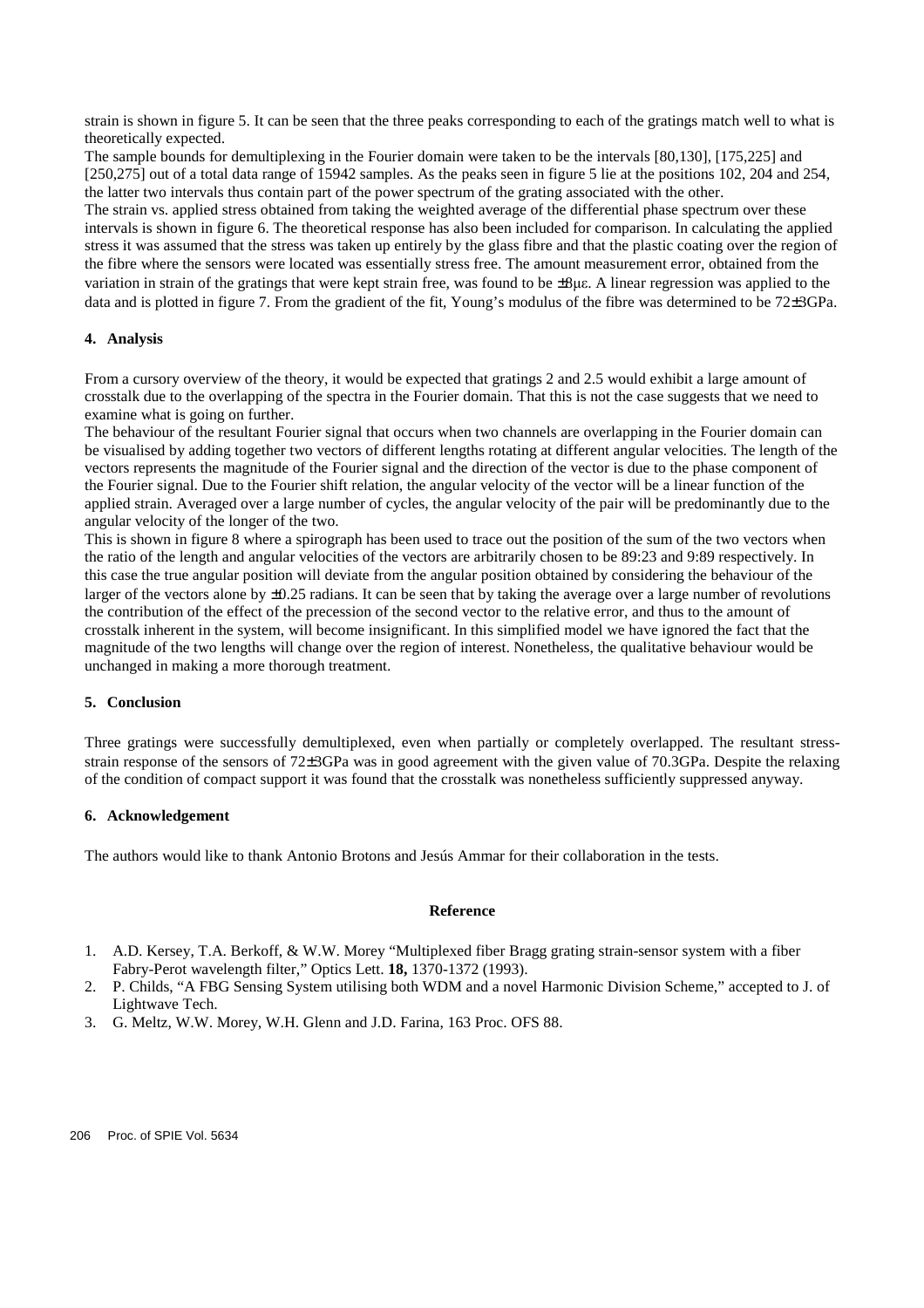

Fig.2. Measured reflectivity spectrum of the grating corresponding to  $j=2$ .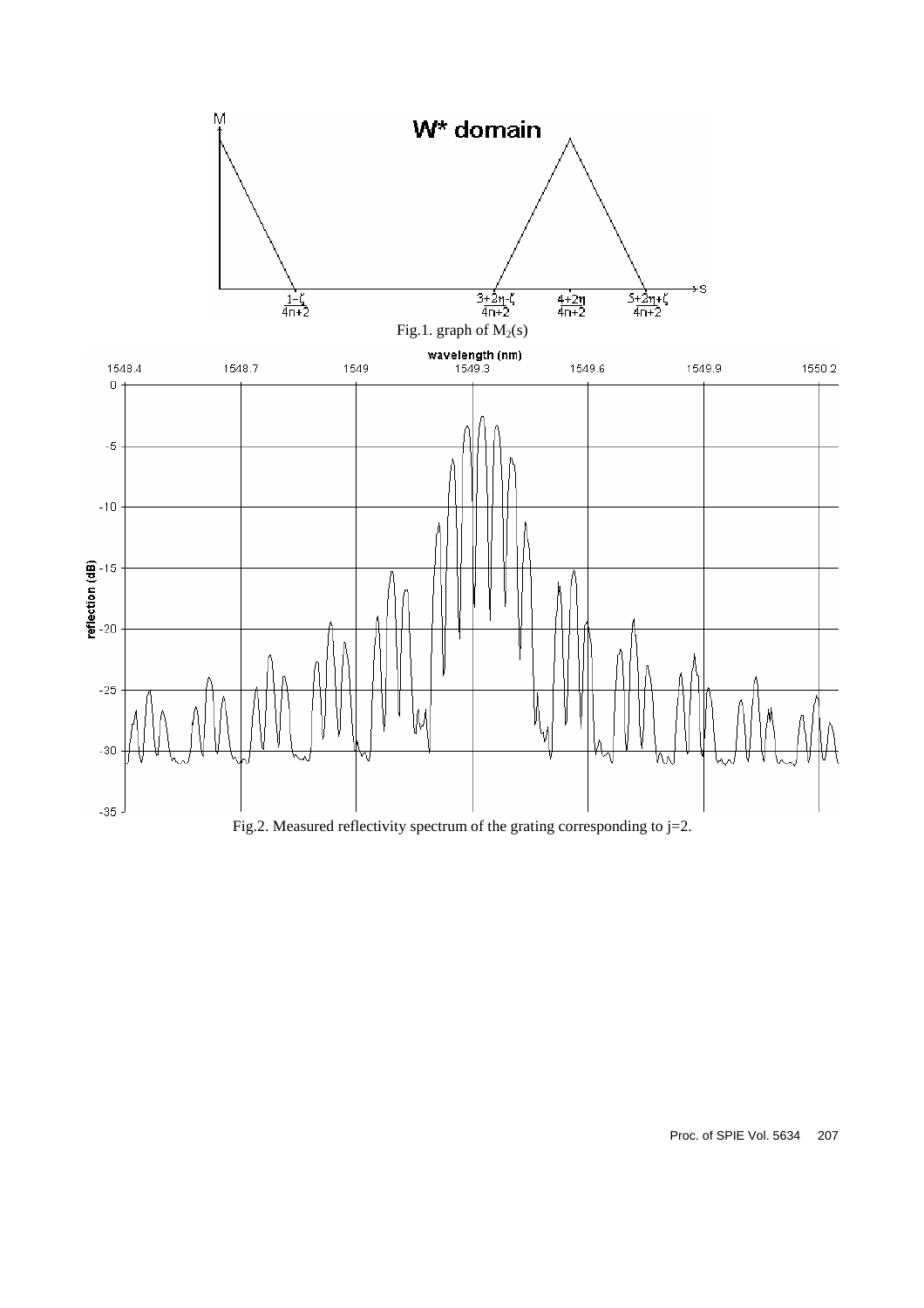

Fig.4. Spectrum of the combined grating array with 7.7 MPa of stress applied to the j=2.5 sensor.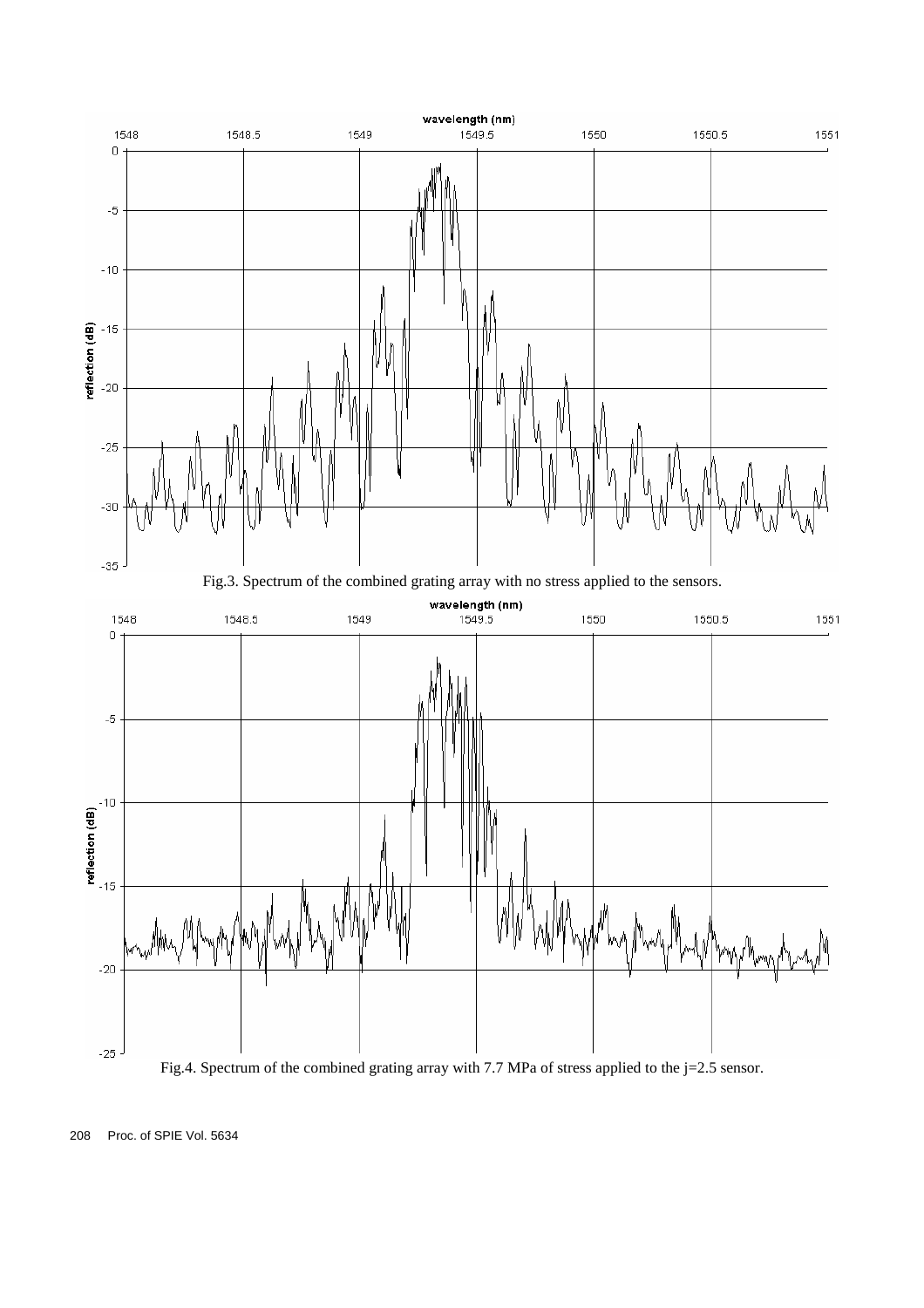



Proc. of SPIE Vol. 5634 209